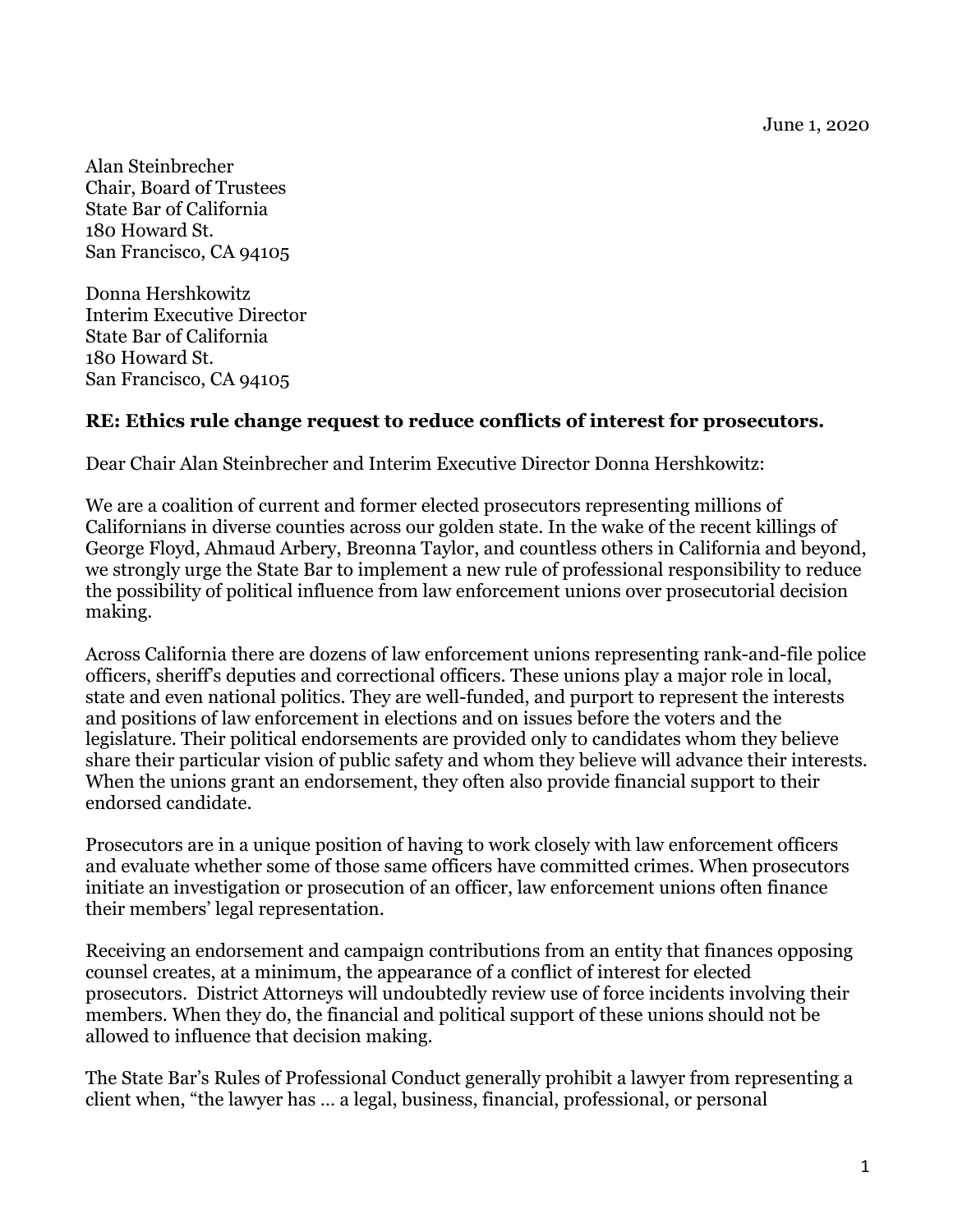relationship with or responsibility to a party or witness in the same matter" ("Rule 1.7, Conflict of Interest," 2018). Further, the California Court of Appeal found in People v. Vasquez (2006) 39 Cal.4th 47, 45 Cal.Rptr.3d 372, 137 P.3d 199, "[A] 'conflict,' for purposes of California Penal Code § 1424, 'exists whenever the circumstances of a case evidence a reasonable possibility that the DA's office may not exercise its discretionary function in an evenhanded manner. Thus, there is no need to determine whether a conflict is "actual" or only gives an "appearance" of conflict.'" Similarly, the American Bar Association's rules governing conflicts of interest reference a slew of responsibilities related to financial or political interests for prosecutors. Specifically, "a prosecutor who has a significant personal, political, financial, professional, business, property, or other relationship with another lawyer should not participate in the prosecution of a person who is represented by the other lawyer" [emphasis added] ("Standard 3-1.7 Conflicts of Interest," 2017).

These rules and decisions were ostensibly crafted for the purpose of avoiding a conflict, or the appearance of a conflict, that exists when an attorney, or prosecutor, has a political or financial relationship with opposing counsel. These rules therefore suggest an elected prosecutor should either avoid soliciting financial contributions and support from an attorney representing an accused officer, or to recuse their office from a prosecution where the prosecutor has received financial or political support therefrom. These rules, however, do not preclude the attorney or prosecutor from soliciting or receiving financial support from an individual or organization that is financing opposing counsel. It is illogical that the rules prohibit prosecutors from soliciting and benefiting from financial and political support from an accused officer's advocate in court, while enabling the prosecutor to benefit financially and politically from the accused's advocate in public.

In order to cure this conflict, or the appearance of a conflict, the rules must therefore explicitly preclude elected prosecutors-or prosecutors seeking election-from seeking or accepting political or financial support from law enforcement unions. Such a rule change will not only help to avoid conflicts and ensure independence on the part of elected prosecutors, it will also enhance trust in our criminal justice system at a time when it is sorely needed.

Whether the State Bar takes action in the form of a new rule of professional conduct or an ethics opinion-the goal is the same: to protect the integrity of the prosecutorial function, the fair administration of justice, and restore public trust in law enforcement. Given the urgent national situation, we request an expedited review of this request. We appreciate your time and consideration on this incredibly time sensitive and important matter.

Sincerely,

Diana Becton Contra Costa County District Attorney

Chesa Boudin San Francisco District Attorney George Gascón Former San Francisco District Attorney

Tori Verber Salazar San Joaquin County District Attorney